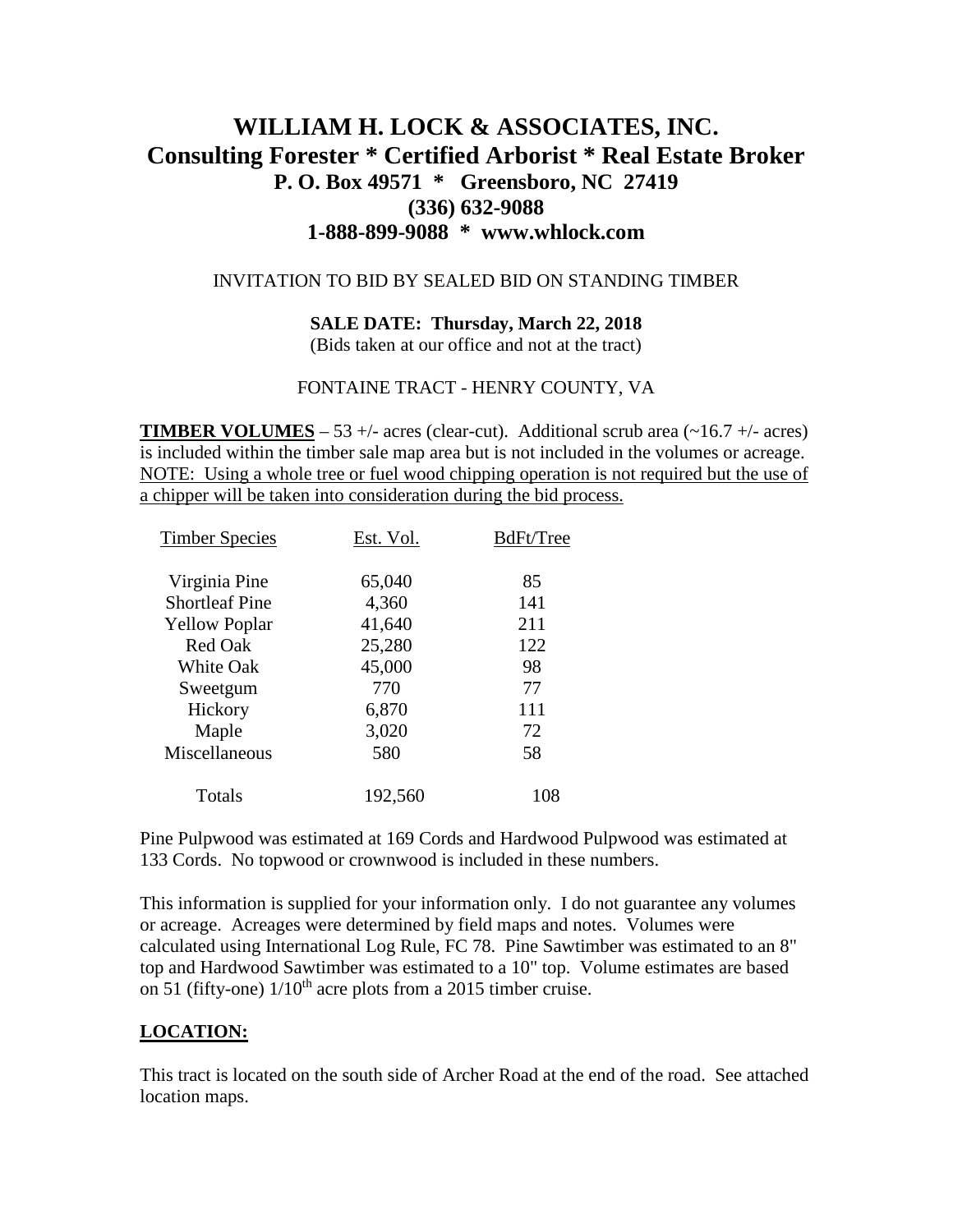Page Two Fontaine Tract - Timber Sale Sale Date: Thursday-March 22, 2018 at 11:00 am at our office

## **BIDS:**

The Fontaine Tract is being sold on a lump sum, sealed bid basis. Bids will be accepted by **regular mail** if received by 5:00 pm on Wednesday, March 21, 2018 **OR** bids will be accepted by **email [\(whlock@whlock.com\)](mailto:whlock@whlock.com), telephone (336-632-9088), fax (336-632- 9088), or in person** at my office until 11:00 am on Thursday, March 22, 2018. At 11:00 am on Thursday, March 22, 2018 all bids received will be recorded. The successful bidder will be notified within 24 hours of the bid openings. A 10% deposit may be requested to be delivered to William H. Lock  $\&$  Associates, Inc. within 72 hours of the bid opening. The balance of the sales price is to be delivered at the sale closing. The seller reserves the right to refuse or accept any and all bids. Seller will consider all bids. The seller will be responsible for the timber deed preparation and forestry consultant fees. The buyer will be responsible for all other closing costs. A \$1,000 performance deposit will be payable at closing and held in a non-interest bearing trust account until satisfactory completion of logging and contract compliance. The performance deposit does not limit the buyer's liability.

# **PLACE OF SALE:**

The timber sale will be held at the office of William H. Lock & Associates, Inc. in Greensboro, NC. The office address is 375 S. Swing Road, Greensboro, NC 27409. Telephone and Fax: 336-632-9088; [Email-whlock@whlock.com](mailto:Email-whlock@whlock.com)

# **CONDITIONS OF SALE**:

1. The Buyer shall have 24 months from the date of the timber deed to cut and remove all merchantable timber. The sale boundaries have been recently surveyed and are marked with orange flagging. No flagged trees marking the sale boundaries and no trees outside the flagged trees are to be harvested. Creek buffers have been painted blue. No blue painted trees are to be harvested. All pine of any size and hardwoods >16" DBH may be harvested from within these buffer areas provided all Virginia rules, regulations, Best Management Practices and any applicable river basin or watershed regulations are followed.

2. The Buyer may access the tract from Archer Road. Any access routes will need to be installed and/or maintained according to all Virginia Best Management Practices. All existing roadways must be left in similar condition, reasonable wear and tear accepted, at the completion of the harvesting operation. Call W.H. Lock if questions concerning access routes.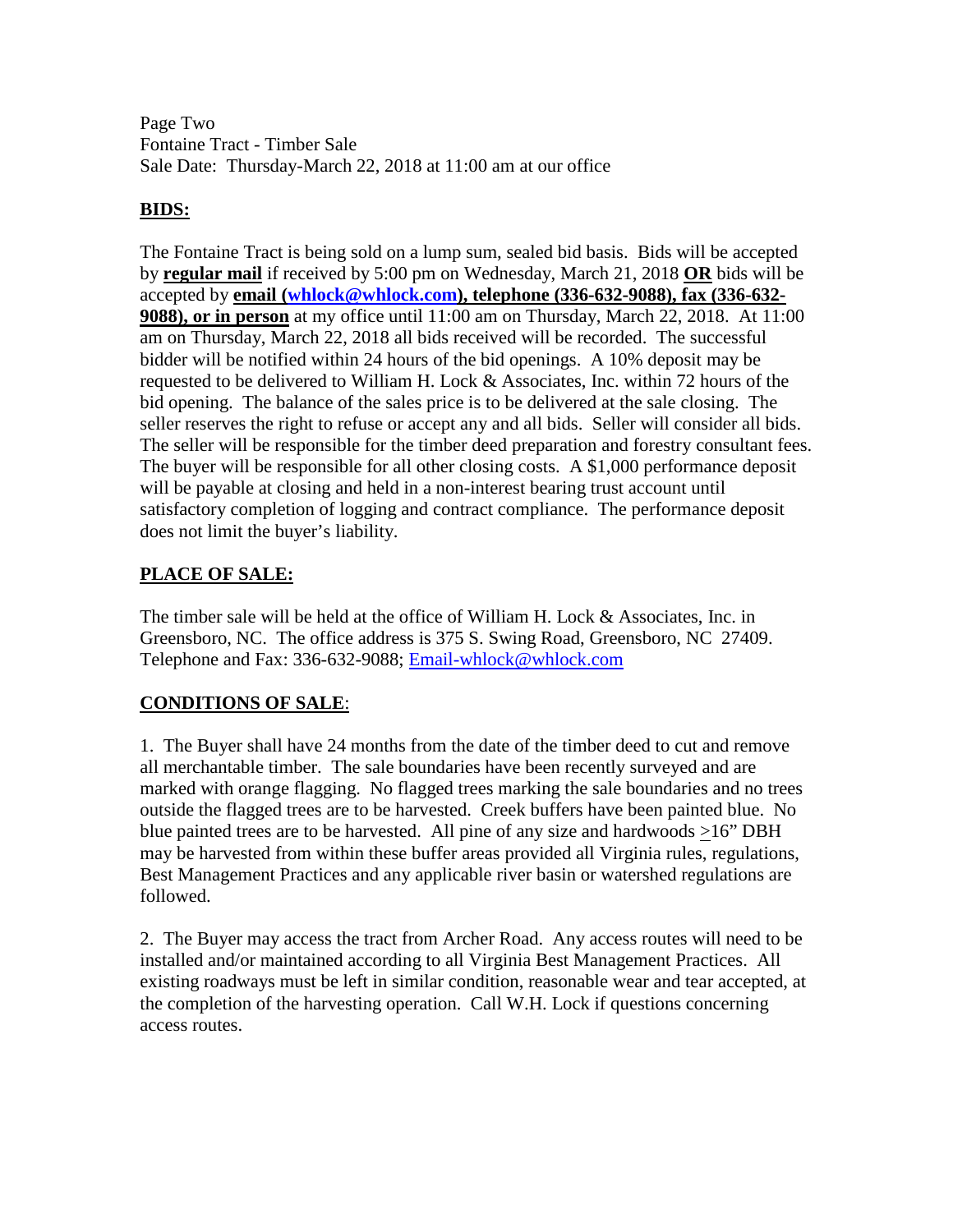Page Three Fontaine Tract - Timber Sale Sale Date: Thursday, March 22, 2018 at 11:00 am at our office

3. The Buyer is responsible for maintaining a clean site. No equipment parts, trash, tires or other debris shall be left on the property as a result of the harvesting operation. It shall be the Buyer's responsibility to clean up any hazardous material or chemical waste spills including but not limited to Diesel Fuel, Hydraulic Fluid, Machine Oil, and/or Gasoline upon the subject property if they resulted from the harvesting operation. Responsibility will include any required remediation including but not limited to the removal of contaminated soils. Deck sites, loading sites, and/or truck parking areas must be free of logging debris, smoothed when completed, and re-seeded at the completion of the harvesting operation.

4. The Buyer is responsible for following all Federal, State, and local regulations regarding timber harvesting activities. Buyer is responsible for harvest notification required under Virginia law and for obtaining any other necessary permits or licenses required for timber harvesting. All logging operations must conform to Virginia Best Management Practices. In the event that a non-compliance situation is identified on the tract as a result of the harvesting operation, William H. Lock & Associates, Inc. will have the express right to suspend the harvesting operation until the situation is brought into compliance. No trees or other logging debris shall be left in or across the property boundary, sale cutting lines or access roads.

5. All property lines and corners are marked with orange flagging. No flagged trees denoting the property and/or sale boundary shall be cut and no trees outside the boundary lines shall be cut. If trees marking the property lines or sale boundary are cut, Virginia timber trespass laws may apply. No trees shall be cut to fall on a neighboring landowner's property or where potential damage may occur. If existing marked property corners are damaged or removed as a result of the harvesting operation, Buyer agrees to replace the markers at the correct surveyed location at their own expense.

6. Buyer agrees to notify William H. Lock & Associates, Inc., P. O. Box 49571, Greensboro, NC 27419 at least 3 days in advance of the beginning of the harvesting operation and at least 3 days in advance of the completion of the harvesting operation. Telephone numbers are Office: (336) 632-9088. The buyer and/or logger must complete a pre-harvest inspection with WHL & Associates prior to beginning any logging activity.

7. Seller reserves the right to require the termination of all timber harvesting in the event that weather conditions cause the land to become so wet that continued logging will cause excessive site damage and rutting. Seller agrees to extend the cutting time automatically for the number of days of required termination if he exercises this item. If work is allowed to continue during wet weather conditions, Buyer agrees to repair any excessively rutted areas.